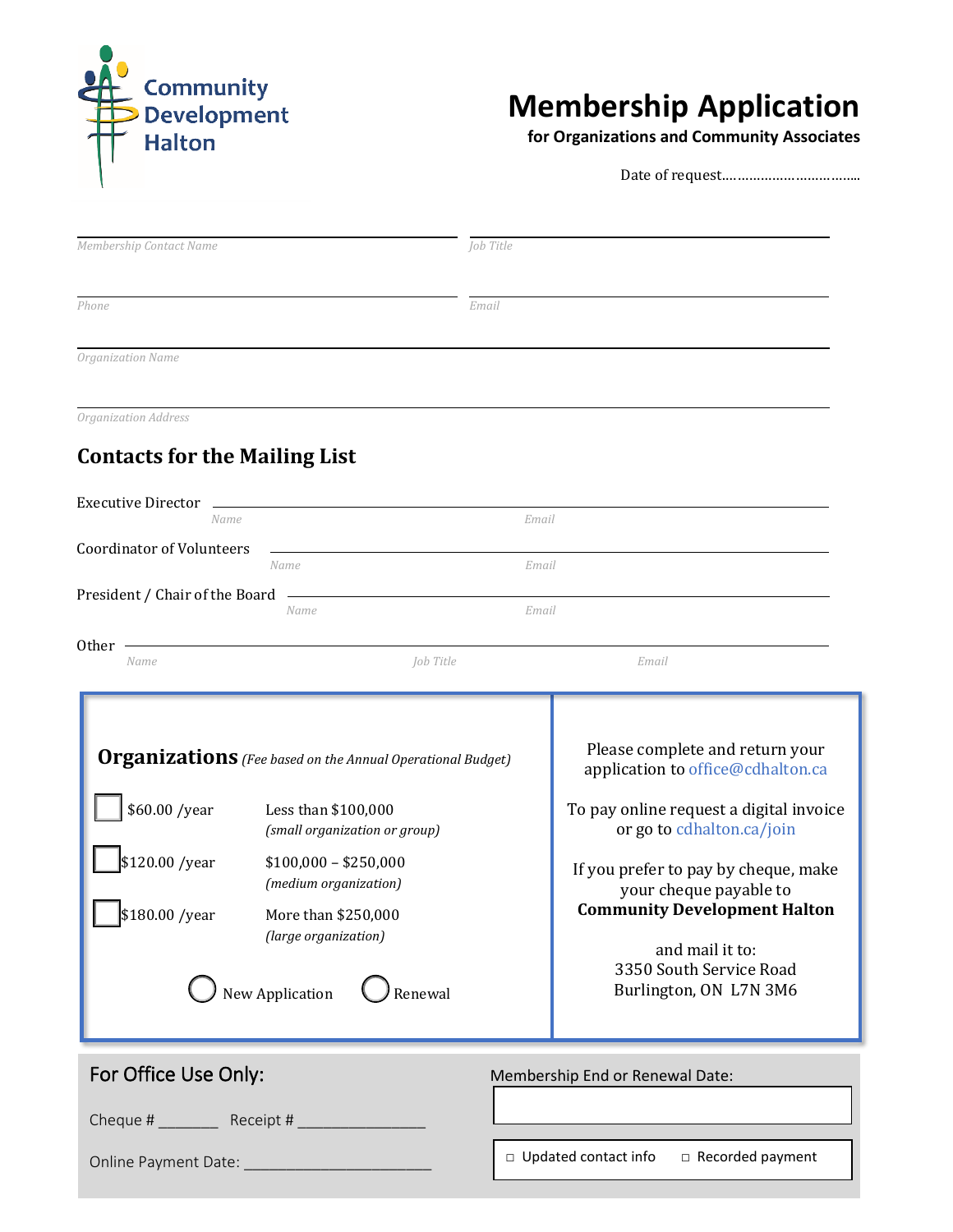# **ELIGIBILITY**

Community Development Halton (CDH) accepts applications from nonprofit organizations, grassroots groups, and community support services (firefighters, police, ambulance, transportation, regional & municipal government), actively providing services in Halton and Hamilton.

# **BENEFITS OF MEMBERSHIP**

## **ADVANTAGES ORGANIZATION Volunteer Recruitment** Promotion of volunteerism and development of volunteer capacity. Online posting of unlimited volunteer positions in our Halton Volunteer Opportunities Databas[e halton.cioc.ca/volunteer.](https://halton.cioc.ca/volunteer) Management and regular updating of your volunteer ads. Volunteer referral service. **Organization Spotlight** Feature your organization/volunteer recruitment sessions on our website [cdhalton.ca](http://cdhalton.ca/) an[d volunteerhalton.ca](http://www.volunteerhalton.ca/) for a greater exposure. Access additional promotion of your volunteer positions and **a**ttract more people to your volunteer opportunities and fundraising events. **Social Media and Promotion** Feature your volunteer opportunities, training, job postings, and other activities on social media. We are active on Facebook, Twitter, and LinkedIn to share the work of our programs including Social Planning, Volunteer Halton, and Age-Friendly Initiatives. We will routinely provide you with important information about community development and civic engagement, to help increase the profile of your organization. **Education and Information** CDH plays a key role in Research, Data Analysis and Data Sharing, as well as education programs, workshops, and resources designed specifically for your organization board, staff, and volunteers. Subscription to our membership mailing list provides access to information on community trends, social, and economic issues through publications, reports, newsletters, and to upcoming events, seminars, training, and professional development.

- Community Lens: a bulletin with Halton specific community data
- Community Dispatch: an InfoFacts on community issues

### **Discounts**

Reduced admission rates for members on all our educational opportunities, workshops, and seminars. One-time complimentary admission for new members to any of CDH's education sessions of their choice (one registration per organization).